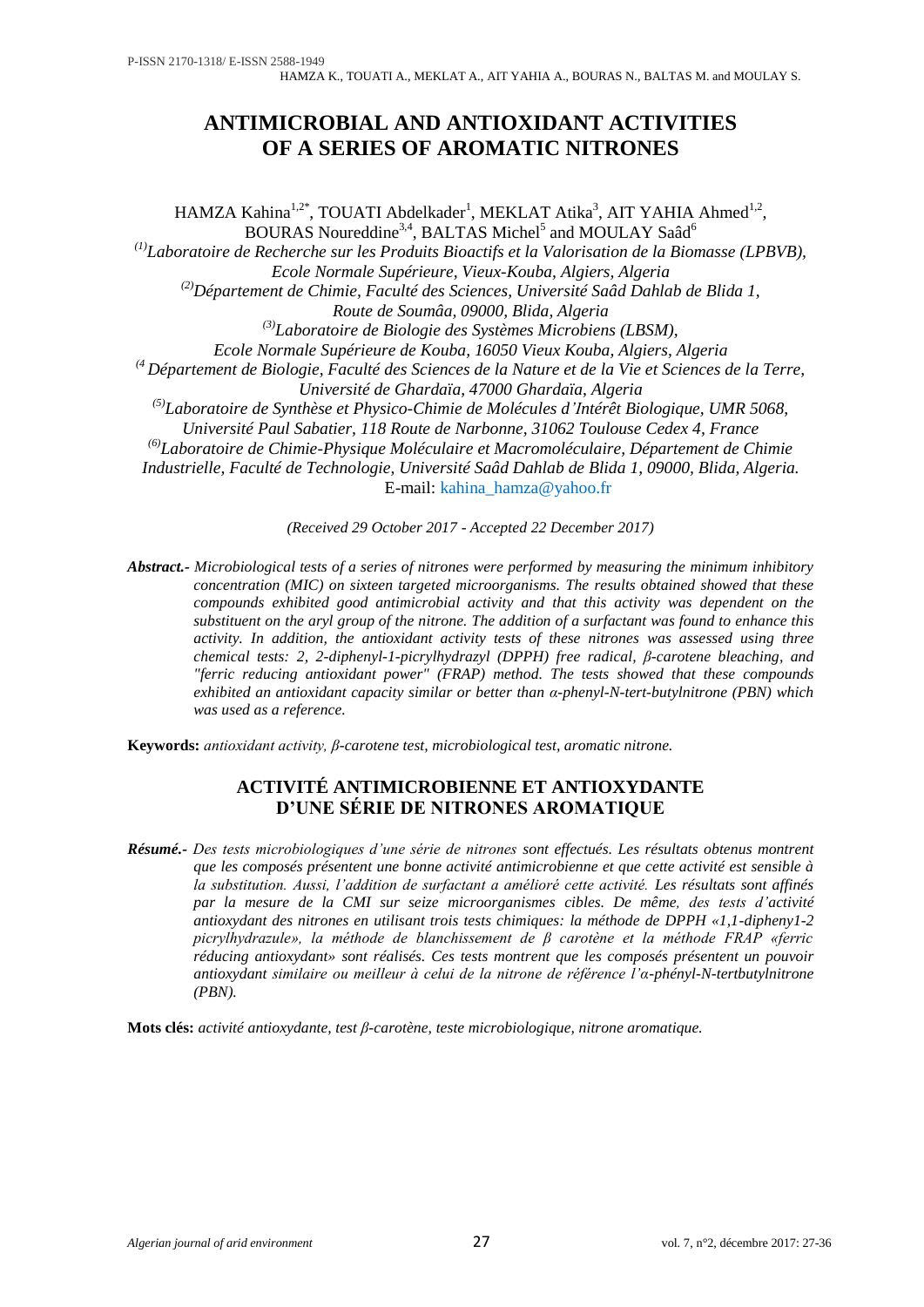#### **Introduction**

Nitrones are dipolar compounds that contain the azomethine group *N*-oxide  $(C=N^+$ -O'). They are intermediate compounds of many products of biological interest [1,2]. Two common nitrones are known: 5,5-dimethyl-1-pyrroline *N*-oxide (DMPO) and *α*-phenyl-*Ntert*-butyl nitrone (PBN) (fig.1). The therapeutic effectiveness of nitrones has been recognized for many years [3]. Several nitrones have been synthetized and applied in medicine [4-6] since the therapeutic success of the first nitrone used, *α*-phenyl-*N*-*tert*butylnitrone (PBN), which showed a protective activity in the case of cerebral ischemia [7]. However, there have been a few reports on their antimicrobial activity [8-10]. A study of their propensity of trapping free radicals *in vitro* or *in vivo* was reported [11].



**Figure 1.-** The two common nitrones

In a continuation of our work on the biological activity of nitrones [12], we herein present results on the antimicrobial and antioxidant properties of some aromatic ones (fig. 2). A novel facet of this work is the application of a surfactant to enhance these activities by mimicking the biological environment.



**Figure 2.-** Aromatic nitrones I-VII

### **1.- Experimental section**

### **1.1- Chemicals and equipment**

Solvents and chemicals were purchased either from Fluka or Prolabo. The chemicals were reagent grades with a purity exceeding 95%. Prior to their use, the microorganisms used were obtained from LBSM Lab (Ecole Normale Supérieure de Kouba, Algiers, Algeria). The experimental aromatic nitrones were synthesized as reported earlier [13]. The antimicrobial activity was determined by the antibiogram method, and the minimum inhibitory concentration (MIC) was realized by the method of agar dilution. The antioxidant activity was evaluated by means of three chemical tests: Ferric reducing antioxidant power (FRAP) [14], *β*-carotene method [15-17], and 2,2-diphenyl-1 picrylhydrazyl (DPPH) [15,18,19]. The latter chemical tests involved either 'simple electron transfer' (SET) or 'hydrogen atom transfer' (HAT) mechanisms or both [20].

The UV-visible analyses were conducted on a SCHIMADZU brand 160 double beam UV-visible spectrophotometer, using ethanol as solvent for DPPH test, water for FRAP test, and emulsion for *β*-carotene.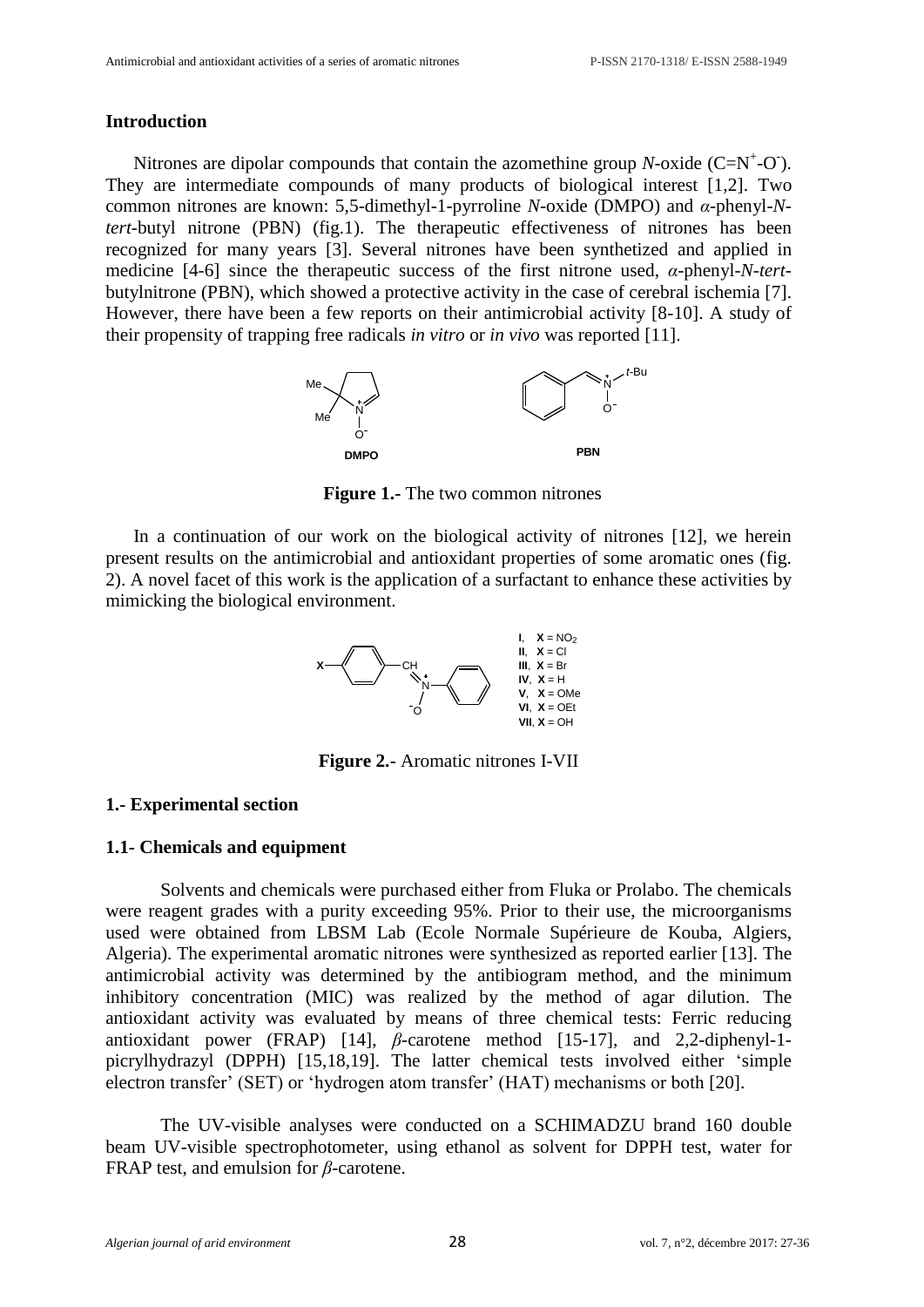## **1.2.- Antimicrobial activity of nitrones**

## **1.2.1.- Antibiotic susceptibility method or [Kirby-Bauer disk susceptibility test](https://www.boundless.com/microbiology/textbooks/boundless-microbiology-textbook/antimicrobial-drugs-13/measuring-drug-susceptibility-157/kirby-bauer-disk-susceptibility-test-791-6152/)**

Paper disk (Whatman # 3) of 6 mm diameter was aseptically soaked in 20, 40 or 60 μL of a solution of 2 mg of nitrone in 1 mL of a chloroform/1% Tween mixture, and then sterilized with UV radiation. The disk was then placed aseptically in a Petri dish containing the ISP2 (International *Sterptomyces* Project) medium (10 g/l agar) that was seeded previously by the tested microorganism. To ensure better diffusion and distribution of the nitrone within the medium and a momentary inhibition of the growth of the targeted organism, the dish was allowed to stand at 4°C for 3 h, and then incubated at 30°C for 24 h for bacteria or 48 h for fungi. The result was estimated as the inhibition zone or halo diameter.

The ISP2 medium was composed of 4 g/l of yeast extract, 10 g/l of malt extract, 4 g/l of glucose, and 20 g/l of agar. The pH of the solution was adjusted to 7.2 before its sterilization in autoclave for 20 min at 120°C.

## **1.2.2.- Determination of minimum inhibitory concentrations (MIC)**

The minimum inhibitory concentration (MIC) of the assayed nitrone towards the targeted microorganism was determined by the conventional method using the agar dilution in a Petri dish. The DMSO solution of a nitrone was added to the agar system to produce the following final concentrations: 20, 40, 60, 80, 100, 150, 200, 300, and 600 μg/l. A blank test was done in the absence of nitrone, with DMSO alone, and under the same conditions. The agar medium was seeded on surface with the targeted microorganism by spotting a drop of 1 $\mu$ l of the microbial suspension; the density of inoculum was  $10^5$  colony forming units (CFU) per spot (on the agar medium). Two runs were carried out for each bacterial and fungal strain. The reading of the results started after 24-36 h of incubation at 30°C for bacteria and yeast, and after 36-72 h of incubation for the filamentous fungi. This reading is related to evaluate the microorganism growth and to determine the lowest concentration of antibiotic that prevents the microorganism totally from growing.

### **1.3.- Antioxidant capacity of nitrones**

## **1.3.1.- Free radical trapping with DPPH**

In this method, a color change of the DPPH alcoholic solution occurs upon its reduction with the antioxidant, from deep purple (dark violet) to faint yellow; the former color is attributed to the DPPH radical form which absorbs at  $\lambda_{\text{max}} = 517$  nm, and the latter color for the reduced form of DPPH. The decline in the intensity of the absorbance band  $\lambda_{\text{max}}$  = 517 nm of the DPPH radical form is function of the antioxidant activity.

A solution of DPPH radical was prepared by dissolving 4 mg in 100 ml of DMSO. Solutions  $(5\times10^{-3}$  M) in DMSO of nitrone and the control antioxidants  $(3.5$ -di-tert-4butylhydroxytoluene, BHT, and commercial mixture of 2-*tert*-butyl-4-hydroxyanisole, 2- BHA, and 3-tert-butyl-4-hydroxyanisole, 3-BHA) were freshly prepared. 200 µL of each of these solutions were introduced into a dry and sterilized test tube. To this were added 800 µl of DMSO and 1 ml of DPPH solution. The whole system was then stirred, and then the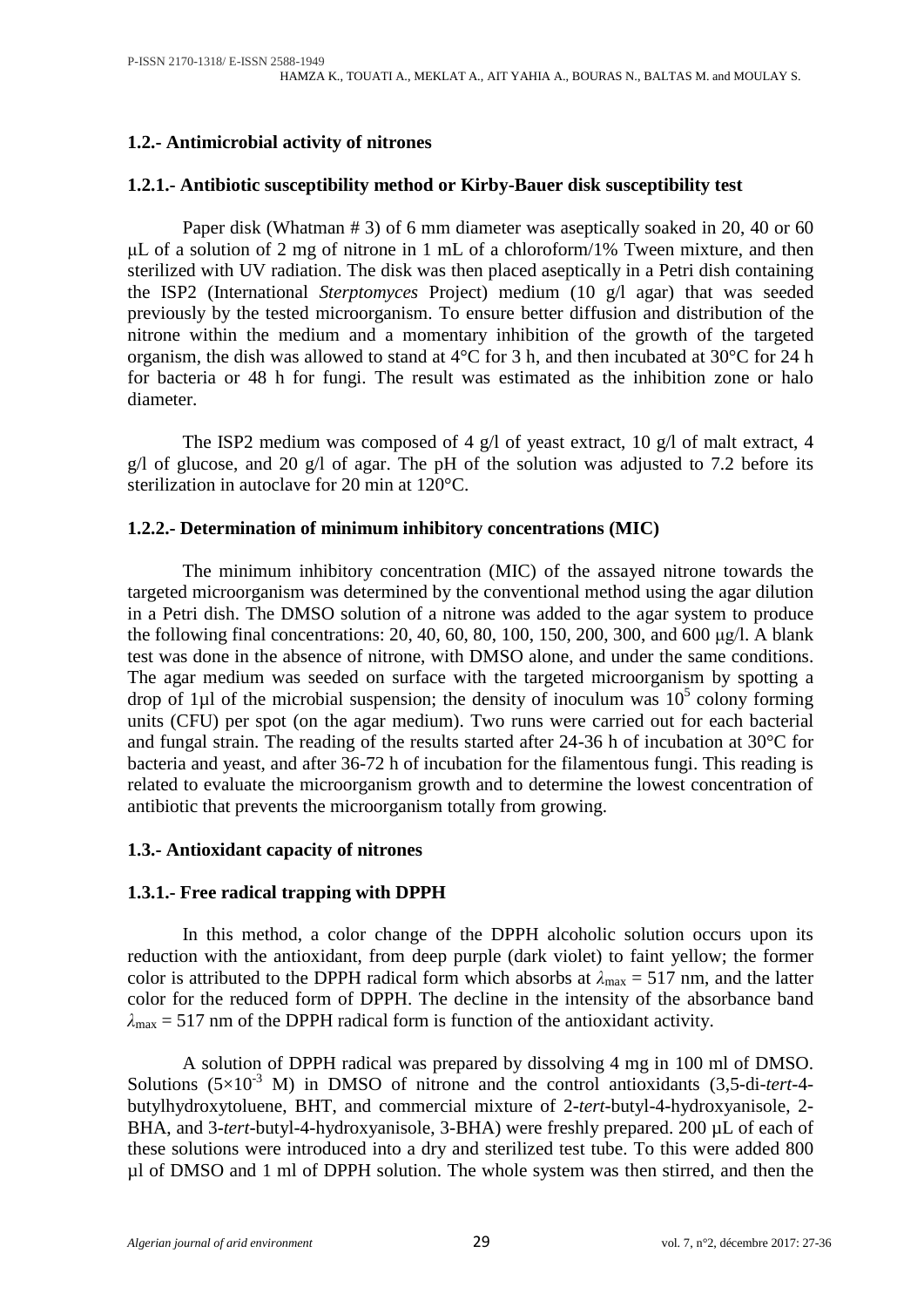tube was kept under darkness at 25°C for 30 min. Afterwards, the UV absorbance at  $\lambda_{\text{max}} =$ 517 nm was measured. Three runs were performed for every nitrone solution. The antioxidant activity (*AA*) was calculated from Eq. (1)

$$
AA\,\left(\frac{\%}{\}= \left( Abs_{blank} - Abs_{test}\right) / Abs_{blank} \times 100\right) \tag{1}
$$

Where *Abs*<sub>blank</sub> and *Abs*<sub>test</sub> stand for the absorbances of the blank solution (DPPH in methanol) and the test solution, respectively.

#### **1.3.2.-** *β***-***Carotene bleaching*

This method consists in the follow-up of the discoloration of  $\beta$ -carotene at  $\lambda_{\text{max}} = 470$ nm, which stemmed from its oxidation by the products of the decomposition of linoleic acid. The addition of an antioxidant would induce a delay in the kinetics of this discoloration.

An emulsion of *β*-carotene/linoleic acid was produced by dissolving 2 mg of *β*carotene in 1 ml of chloroform, followed by addition of 25 μl of linoleic acid and 200 mg of Tween. After evaporating chloroform completely by means of a rotary evaporator, 100 ml of oxygen-saturated water were added to afford an emulsion which was vigorously agitated. A test tube was charged with 2.5 ml of the thus-made emulsion to which 350 μl of nitrone solution  $(5\times10^{-3}$  M in DMSO) was added. The mixture was incubated under darkness at room temperature. This experiment was triplicated for each nitrone solution. The same procedure was applied to the control solutions (BHT and BHA solutions) and to a blank one (ethanol only) under identical conditions. The discoloration kinetics of the emulsion in the presence and in the absence of nitrone was tracked at regular time intervals during 48 h. The relative antioxidant activity (*RAA*) was drawn from Eq. (2).

$$
RAA (%) = (Abstest/AbsBHT) x100
$$
 (2)

Where  $Abs_{test}$  and  $Abs_{BHT}$  are the absorbance values after 48 h of the tested sample and BHT, respectively.

#### **1.3.3.- Ferric reducing antioxidant power (FRAP)**

This method relies on the ability of an experimented species of reducing ferric ion  $(Fe^{3+})$  of the complex  $K_3Fe(CN)_6$  to ferrous one  $(Fe^{2+})$ . An increase in the absorbance of the reaction medium at  $\lambda_{\text{max}} = 700$  nm is usually assigned to an increase in the reducing power of the experimented species.

To 1 ml of the nitrone solution  $(5\times10^{-3}$  M in DMSO) 2.5 ml of phosphate buffer solution (0.2 M, pH = 6.6) and 2.5 ml of potassium ferricyanide solution (1%) were added. The mixture was incubated at 50 °C for 30 min after which 2.5 ml of trichloroacetic acid solution (10%) were added. The whole system was then centrifuged for 10 min at 3000 rpm. 2.5 ml of distilled water and  $0.5$  ml of FeCl<sub>3</sub> solution  $(0.1\%)$  were added to a 2.5 ml portion of the supernatant layer, and the UV-visible absorbance of the generated mixture was measured at  $\lambda_{\text{max}} = 700$  nm. Ascorbic acid, BHT and BHA were employed as positive controls under identical conditions.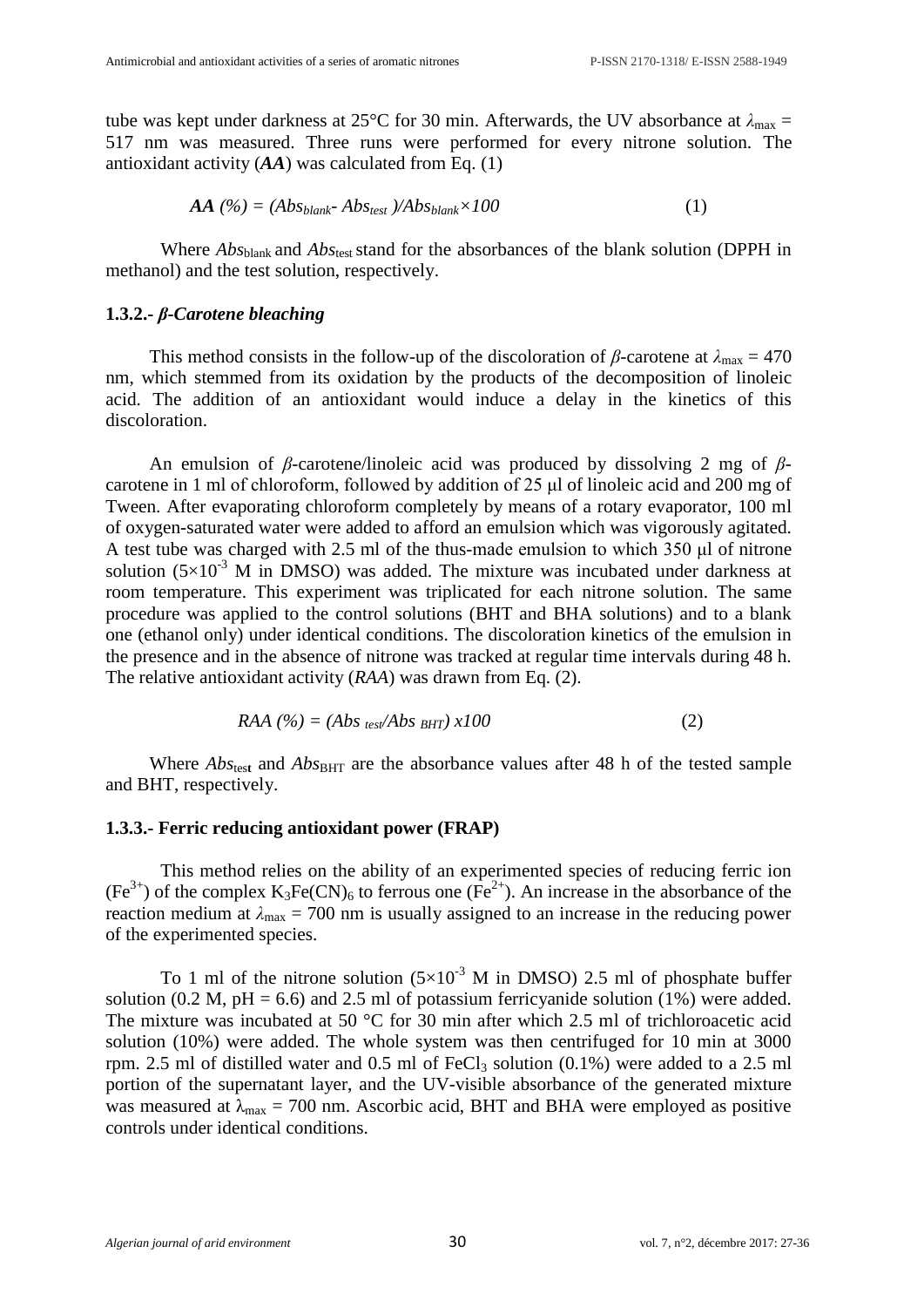## **3.**- **Results and discussion**

## **3.1.** - **Microbial assays**

Preliminary microbial assays of the synthesized aromatic nitrones (fig. 2) in form of chloroform solutions and in the presence of Tween, a non-ionic surfactant, were performed. The latter surfactant, devoid of antimicrobial activity, would tremendously improve the diffusion of the antibiotic (nitrone) into the aqueous culture medium.

The targeted microorganisms were: two fungal strains (*Aspergillus niger* and *Fusarium oxysporum* f. sp. *lini*), one yeast (*Candida albicans*), and three bacterial strains (2 Gram-positive: *Bacillus subtilis* and *Staphylococcus aureus*, one Gram-negative: *Escherichia coli* Gram). The different results are summarized in table I.

|                                        |                       | Zone inhibition diameter (mm) |       |              |       |       |              |        |  |
|----------------------------------------|-----------------------|-------------------------------|-------|--------------|-------|-------|--------------|--------|--|
| Microorganism                          | Amount                |                               |       |              |       |       |              |        |  |
|                                        | of nitrones $(\mu g)$ | <b>PBN</b>                    |       | $\mathbf{I}$ | III   | IV    | $\mathbf{V}$ | VI     |  |
| <b>Bacillus subtilis</b>               | 20                    |                               |       |              |       | 9(D)  | 8(D)         |        |  |
| <b>ATCC 6633</b>                       | 40                    |                               | 7(N)  |              |       | 11(D) | 9(D)         |        |  |
|                                        | 100                   | 8(N)                          | 10(N) | 9(N)         | 8(D)  | 12(N) | 9(N)         |        |  |
| <b>Staphylococcus</b>                  | 20                    |                               |       | 8(N)         |       |       |              | 17(N)  |  |
| <i>aureus</i>                          | 40                    |                               |       | 10(N)        |       |       | 16(N)        | 18(N)  |  |
| 43300                                  | 100                   | -                             | 8(N)  | 13(N)        |       | 19(N) | 20(N)        | 20(N)  |  |
| Escherichia coli                       | 20                    |                               |       |              |       |       |              |        |  |
|                                        | 40                    | $\overline{\phantom{0}}$      | -     |              |       | 7(D)  |              |        |  |
| <b>CIP 54.8</b>                        | 100                   |                               |       |              |       | 8(D)  |              |        |  |
|                                        | 20                    |                               |       |              |       |       | 8(D)         |        |  |
| Aspergillus niger<br><b>ATCC 16404</b> | 40                    |                               |       |              |       |       | 9(D)         | 13(N)  |  |
|                                        | 100                   | $\overline{\phantom{a}}$      | 8(N)  |              |       |       | 11 (N)       | 18(N)  |  |
| Fusarium                               | 20                    | $\overline{\phantom{a}}$      | 10(D) | 8(D)         | 9(D)  | 10(D) | 14(N)        |        |  |
|                                        | 40                    |                               | 12(N) | 11 (N)       | 11(D) | 13(N) | 18(N)        | 14 (N) |  |
| <i>oxysporum</i> f. sp. lini           | 100                   | 9(N)                          | 16(N) | 14 (N)       | 15(N) | 14(N) | 16(N)        | 16(N)  |  |
| Candida albicans                       | 20                    |                               |       |              |       |       |              |        |  |
|                                        | 40                    |                               |       |              |       |       |              |        |  |
| <b>ATCC 16404</b>                      | 100                   |                               |       |              |       | 12(N) | 12(N)        |        |  |

**Table I.**- Diameters of inhibition zones of the different microorganisms with synthesized aromatic nitrones (- : No activity; D: delay in growth; N: net inhibition)

We previously reported that these nitrones had no antibacterial activity and their fungal activity was limited only to non-substituted, methoxylated and ethoxylated *C*, *N*diphenyl nitrones [12]. The present study demonstrated that the adjunction of Tween allowed better solubility of the nitrones in the aqueous culture medium, and consequently enhancing their biological activity. Indeed, as shown in Table I, their antibacterial capacity was greater than that of PBN. This activity increase with nitrone concentration, and the activity dependent on the strain tested. For instance, the growth of *Bacillus subtilis*, known for its high sensitivity towards antibiotics, could be inhibited by non-substituted and methoxylated *C*, *N*-diphenyl nitrones at low concentrations; however, higher concentrations were required for the remaining nitrones to induce equal inhibition. Furthermore, the biological activity was found to be depended on the nature of the substituent on the aromatic ring of the nitrone. For example, *Echerichia coli* showed an appreciable solidity towards all nitrones with the exception of non-substituted *C*, *N*-diphenyl nitrone. In addition, *Candida albicans* resisted towards all nitrones but failed towards non-substituted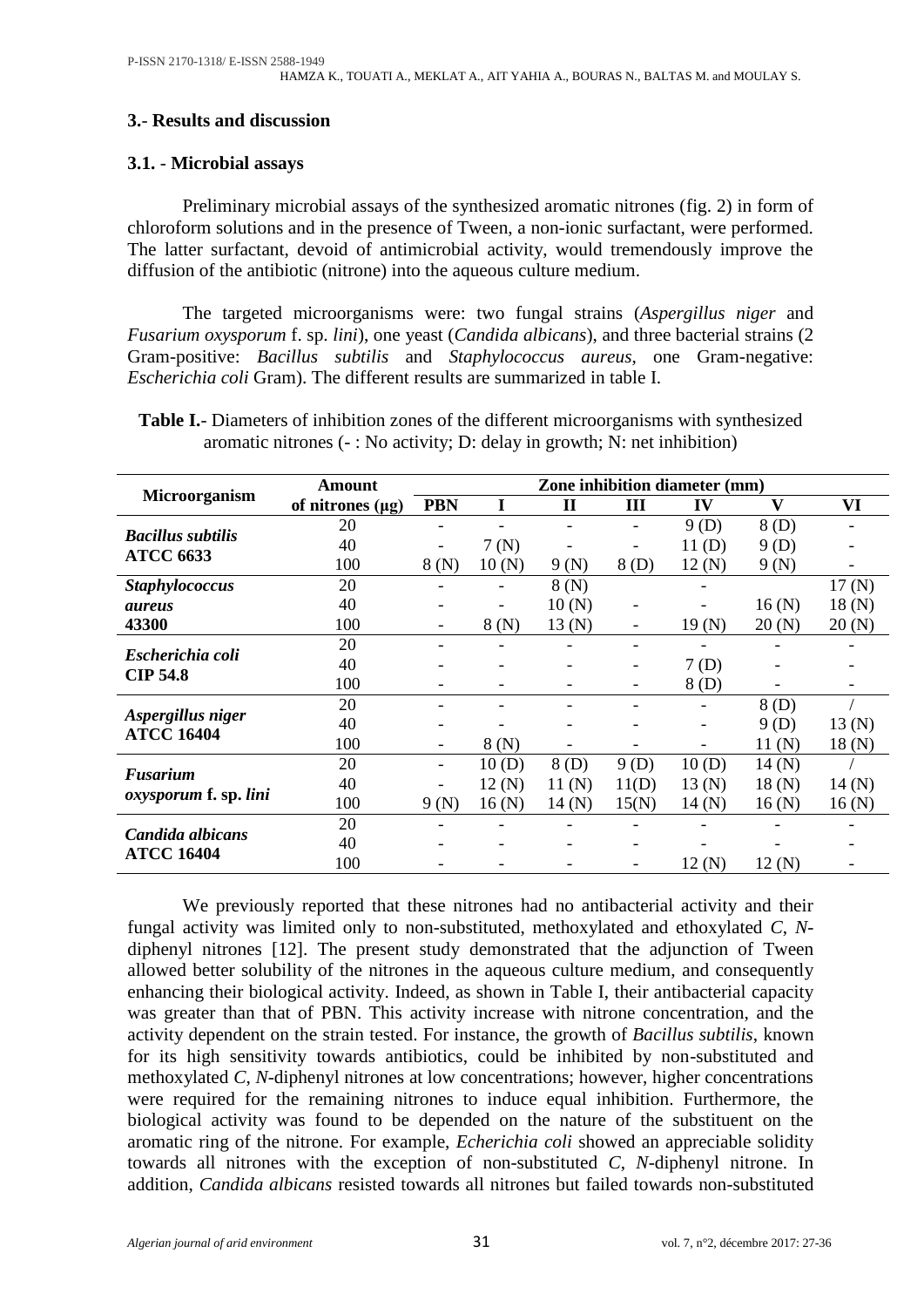and methoxylated *C*, *N*-diphenyl nitrones.

To endorse these observations, the minimum inhibitory concentrations (MIC) of nitrones on sixteen targeted microorganisms were measured, and were compared with that of PBN. Most of the tested microorganisms are either pathogenic or toxigenic towards humans and are multi-antibiotic resistant [21].

Microorganisms with these properties are: *Bacillus subtilis* ATCC 6633, *Staphylococcus aureus* S1, *Escherichia coli* E195, *Klebsiella pneumoniae* E40, *Candida albicans*, *Saccharomyces cerevisiae* ATCC 4226, *Fusarium culmorum* FC200, *Fusarium graminearum* FG3, *Fusarium monileforme*, *Fusarium oxysporum* f. sp. *lini*, *Fusarium proliferatum*, *Aspergillus ochraceus*, *Aspergillus flavus* AF3, *Aspergillus carbonarius* M333, *Penicillium glabrum* PG1, and *Mucor ramannianus*. Table II showed the MICs of the aromatic nitrones of the pathogenic microorganisms. A significant effect of substitution in the aryl group of the nitrone on their antimicrobial activity is observed. In fact, nitrones **I** and **II** with nitro and chlorine substituents, respectively, exhibited MICs equal or greater than 600 µg/ml against all tested microorganisms. The MICs of brominated aromatic nitrone **III** towards all the tested microorganisms were equal or higher than 300 µg/ml. Those of non-substituted, methoxylated, and ethoxylated aromatic nitrones **V**, **VI**, and **VII**, ranged between 75 and 150 µg/ml against yeast strains, between 30 and 150 µg/ml against filamentous fungi, between 40 and 150 µg/ml against the Gram-positive bacteria, and finally between 50 et 300 µg/ml against Gram-negative bacteria.

These results would indicate that methoxylated and ethoxylated aromatic nitrones **VI** and **VII** proved to have higher antimicrobial activity than PBN; in most cases, their MICs were lower than those of PBN towards all microorganisms tested.

| <b>Microorganisms</b> |                                               | MIC $(\mu g/ml)$ of tested nitrones |             |       |        |        |        |            |  |  |
|-----------------------|-----------------------------------------------|-------------------------------------|-------------|-------|--------|--------|--------|------------|--|--|
|                       |                                               | I                                   | $\mathbf H$ | Ш     | IV     | V      | VI     | <b>PBN</b> |  |  |
| $\mathbf a$           | <b>Bacillus subtilis</b><br>(ATCC 6633)       | > 600                               | > 600       | > 300 | 150    | 40     | 40     | 150        |  |  |
|                       | Staphylococcus aureus<br>(S1)                 | > 600                               | > 600       | > 300 | 150    | 75     | 50     | > 300      |  |  |
| $\mathbf b$           | Klebsiella pneumoniae<br>(E40)                | > 600                               | > 600       | > 300 | 300    | 300(D) | 300(D) | > 300      |  |  |
|                       | Escherichia coli<br>(E195)                    | > 600                               | > 600       | > 300 | 300    | 300(D) | 300(D) | > 300      |  |  |
|                       | Candida albicans                              | > 600                               | > 600       | 300   | 150(D) | 75     | 75     | > 300      |  |  |
| $\mathbf{c}$          | <b>Saccharomyces</b><br>cerevisia (ATCC 4226) | > 600                               | >600        | 300   | 150(D) | 75     | 75     | 50         |  |  |
| d                     | <b>Fusarium culmorum</b><br>(FC200)           | > 600                               | > 600       | 300   | 150(D) | 75     | 75     | > 300      |  |  |
|                       | <b>Fusarium</b><br>graminearum (FG3)          | 600(D)                              | > 600       | 300   | 150(D) | 50     | 20     | > 300      |  |  |
|                       | <b>Fusarium monileforme</b>                   | > 600                               | 600         | 300   | 150    | 75     | 75     | 150(D)     |  |  |
|                       | <b>Fusarium oxysporum</b><br>f. sp. lini      | > 600                               | > 600       | 300   | 150    | 50     | 50     | > 300      |  |  |

**Table II.-** Minimum inhibitory concentrations, MICs of aromatic nitrones against the tested microorganisms (a: Gram-positive bacteria; b: Gram-negative bacteria; c: yeast; d: fungi, D: delay in growth)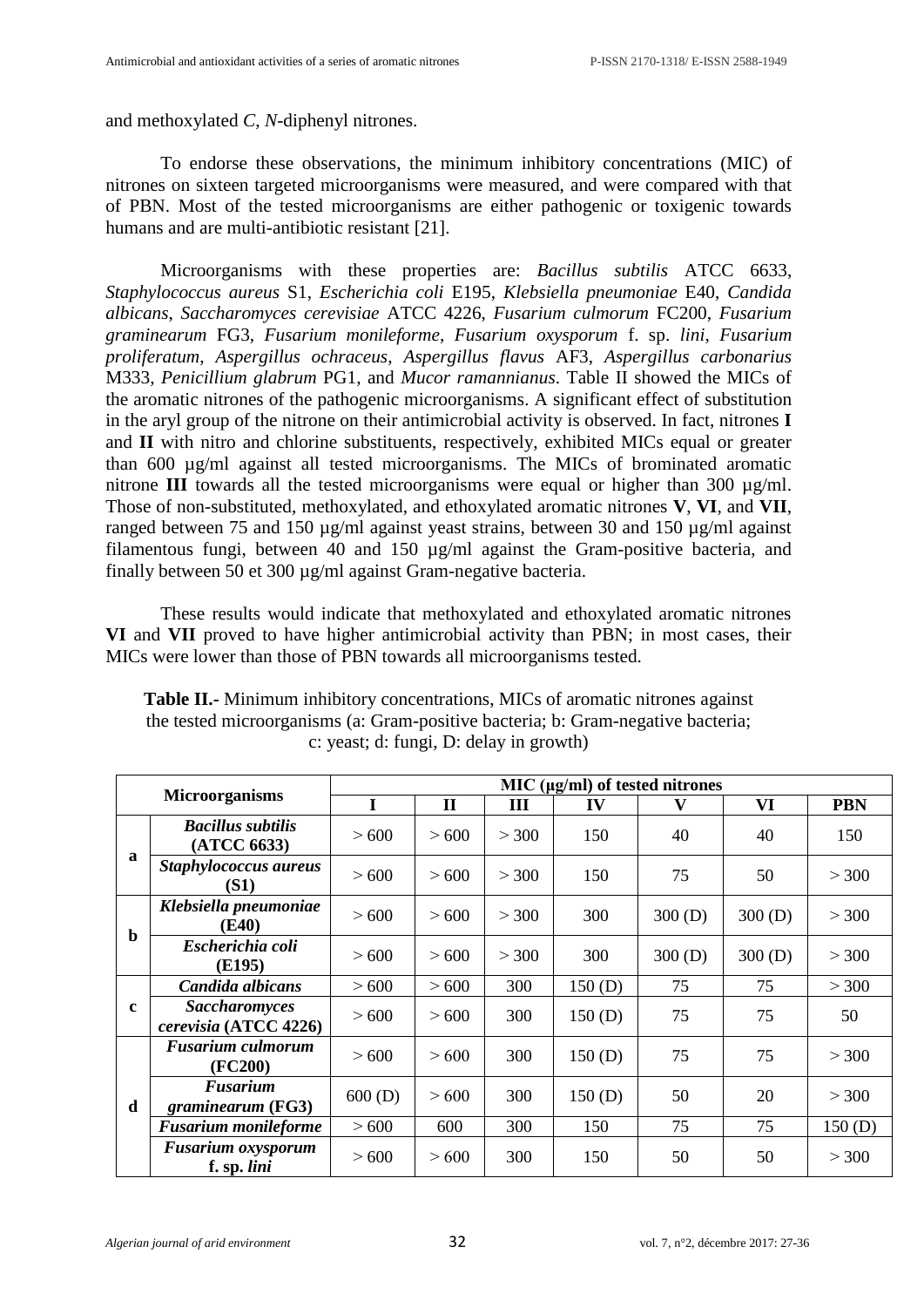| <b>Fusarium proliferatum</b>             | > 600  | > 600 | 300 | 150 | 75 | 75 | 300(D) |
|------------------------------------------|--------|-------|-----|-----|----|----|--------|
| Aspergillus ochraceus                    | 600(D) | > 600 | 300 | 150 | 50 | 50 | 300    |
| Aspergillus flavus<br>(AF3)              | >600   | 600   | 300 | 150 | 75 | 75 | > 300  |
| <b>Aspergillus</b><br>carbonarius (M333) | 600    | >600  | 300 | 150 | 50 | 30 | 300    |
| Penicillium glabrum<br>(PG1)             | 600    | >600  | 300 | 100 | 75 | 75 | > 300  |
| <b>Mucor ramannianus</b>                 | 600    | 600   | 300 | 150 | 75 | 75 | > 300  |

## **3.2.**- **Antioxidant assays**

Results of the tests of antioxidant activity of nitrones **I**-**VII** and of the controls are summarized in table III.

| <b>Nitrone and standard</b><br>antioxidant | <b>DPPH</b> | <b>FRAP</b> | $\beta$ - Carotene |  |
|--------------------------------------------|-------------|-------------|--------------------|--|
|                                            | 4.36        | 0.6240      | <b>ND</b>          |  |
| П                                          | 5.95        | 0.6142      | ND                 |  |
| Ш                                          | 3.73        | 0.6030      | ND                 |  |
| IV                                         | 8.65        | 0.5251      | 20.88              |  |
| v                                          | 5.57        | 0.5853      | 24.99              |  |
| VI                                         | 4.61        | 0.5246      | 23.67              |  |
| VII                                        | 15.66       | 0.7292      | 31.19              |  |
| <b>BHA</b>                                 | 89.91       | 0.5599      | 99.99              |  |
| <b>BHT</b>                                 | 84.93       | 0.6162      | 99.62              |  |
| <b>PBN</b>                                 | 9.07        | 0.7600      | 19.56              |  |
| <b>Negative Control</b>                    |             | 0.0661      | 07.56              |  |

**Table III.**- Results of antioxidant assays of nitrones (ND = non determined)

The antioxidant activity of nitrones is clearly related to the substituent on the aromatic ring as revealed by DPPH free radical scavenging results. It is interesting to note the better activity of the hydroxylated nitrone **VII**, with a DPPH trapping of 15.66%; indeed, its DPPH trapping exceeded those of the remaining ones by almost three to five fold, resulting from its double scavenging action. The first action is the trapping of the free radical by the nitrone group via its  $\alpha$ -carbon atom of azomethine group *N*-oxide (C=N<sup>+</sup>-O), giving rise to a spin nitroxide adduct as shown in figure 3.



**Figure 3.-** Mechanism of the DPPH radical trapping by nitrone group.

The second trapping action is linked to the hydroxyl group of the phenol moiety. Phenols are commonly known as powerful free radical scavenging, according to the mechanism traced in figure 4. Phenols are known for their inhibition of the radical polymerization of vinyl monomers. Furthermore, this action of phenols was observed in the study of the antiradical activity of a set of *C*-aryl, *N*-alkyl nitrones by DPPH trapping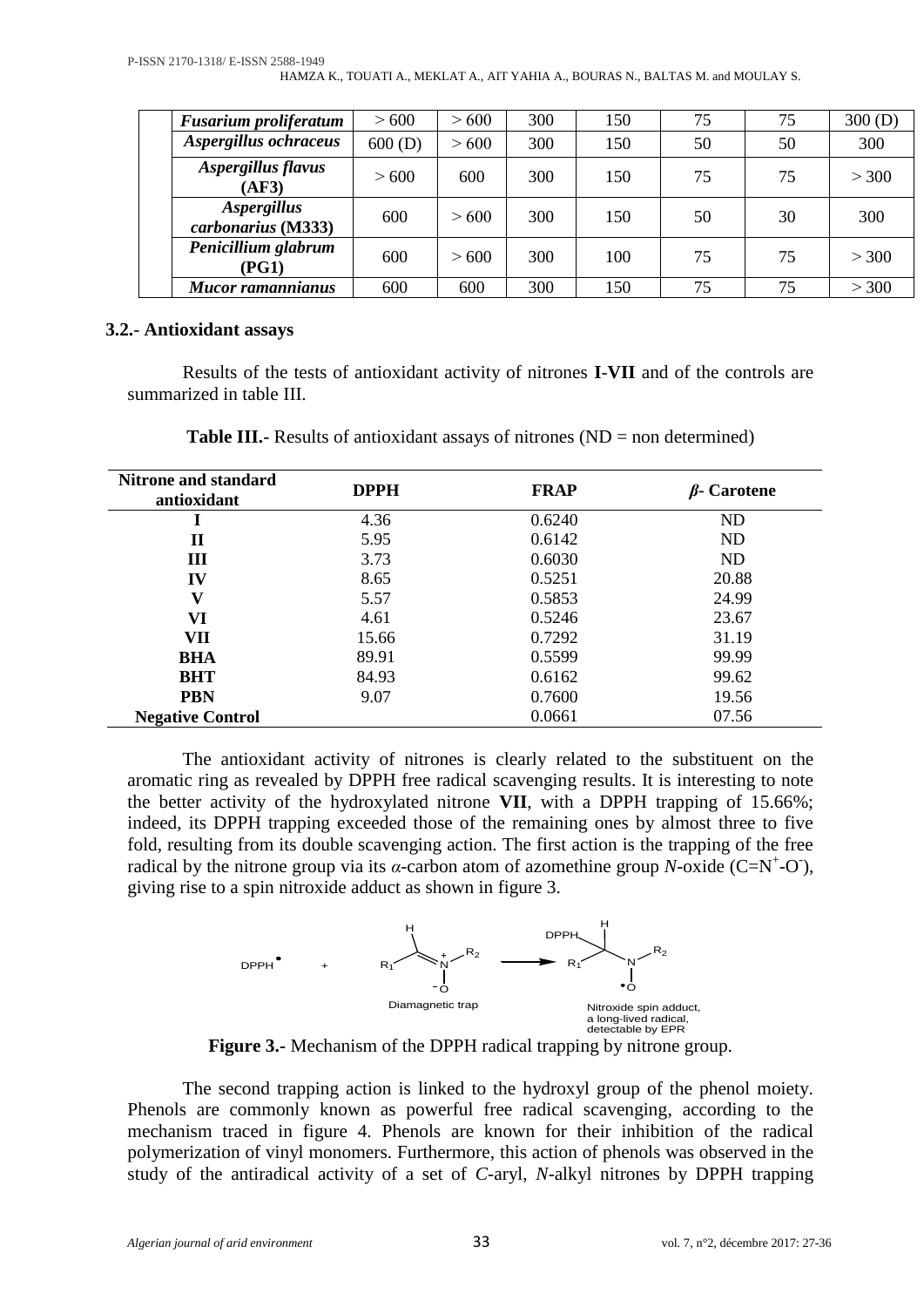method [22]. Moreover, the radical trapping of hydroxyl group in *para* position of benzene ring was more evident than in *meta* position.



#### **Figure 4.-** Mechanisms of DPPH radical trapping by phenols Ar-OH: Hydrogen atom transfer, HAT; Sequential proton-loss electron-transfer, SPLET.

Even though the antioxidant activity of the nitrones is far lower than that of standard phenolic oxidants: BHT and BHA, the present results are promising because their DPPH trapping nears (in the case of **I**-**VI**) or higher (in the case of **VII**) that of PBN. Moreover, the *β*-carotene method revealed an antioxidant property for nitrones **IV**-**VII** greater than that of PBN. However, with the exception of nitrones **IV** and **VI**, the results of FRAP method suggest that the remaining nitrones have about equal or higher antioxidant activity than those of standards.

#### **Conclusion**

The *C*-aryl-*N*-phenylnitrones present an antimicrobial activity that can be improved by addition of a surfactant. The extent of such activity depends on the substituent on the aryl group of the nitrone. Because they display MICs lower than that of PBN, nitrones with methoxy and ethoxy substituents may be conceived for meningitis treatment as proved for PNB.

Through all the three methods (DPPH, FRAP, *β*-carotene), these nitrones were shown to have antioxidant activity lower than that of BHT and BHA, but greater than that of PBN. Best of all, the antioxidant activity of the phenolic nitrone approaches that of the standards.

#### **References**

- [1].- Merino P., Tejero T., 1999.- Polyalkoxy nitrones as chiral building blocks in asymmetric synthesis, Molecules, 4: 169–179.
- [2].- Dagoneau C., Tomassini A., Denis J.-N., Vallée Y., 2001.- A short synthesis of γamino acids from nitrones: synthesis of vigabatrin, Synthesis, 1: 150–154.
- [3].- Floyd R. A., Hensley K., Forester M. J., Kelleher-Andersson J. A., [Wood](http://www.sciencedirect.com/science/article/pii/S0047637401003852) P. L., 2002.- Nitrones, their value as therapeutics and probes to understand aging, Mechanisms of Ageing and Development, 123: 1021–1031.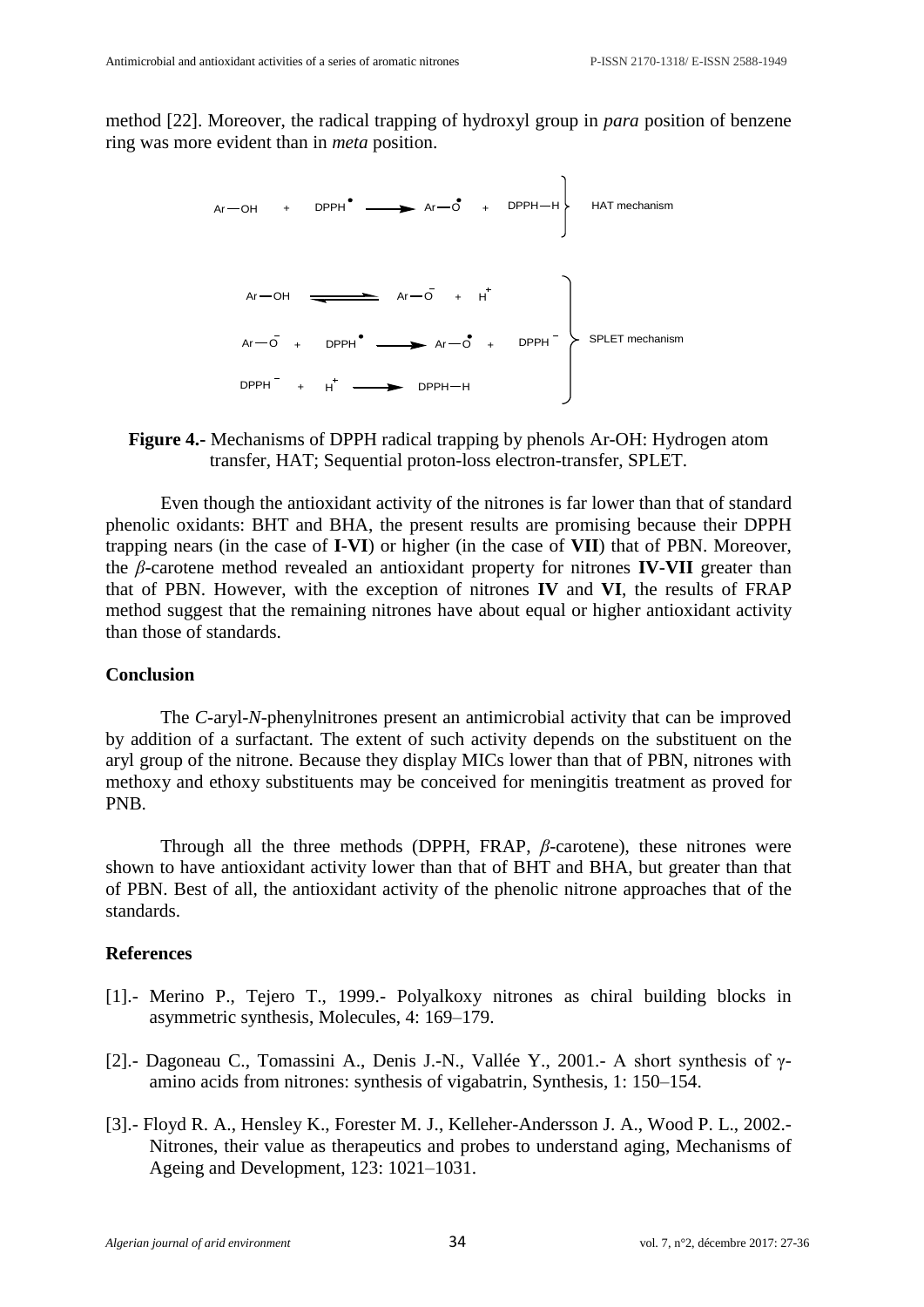- [4].- Floyd R. A., Hensley K., Forester M. J., Kelleher-Andersson J. A., Wood P. L., 2002.- Nitrones as neuroprotectants and antiaging drugs, Annals of the New York Academy of Science, 959: 321–329.
- [5].- Seo Y. M., Nam K. H., Kang P. S., Ko S. B., Oh E., Sung M. T., Choi B. W., Lee B. H., Park J. H., 2007.- New cholinesterase inhibitor, lipoic acid-nitrone derivatives, Bulletin of the Korean Chemical Society, 27: 225–228.
- [6].- Green A. R., Ashwood T., Odergren T., Jackson D. M., 2003.- Nitrones as neuroprotective agents in cerebral ischemia, with particular reference to NXY-059. Pharmacology and Therapeutics,100: 195–214.
- [7].- Coutts R. T., Hindmarsh K. W., Myers G. E., 1970.- Quinoline *N*-oxides and hydroxamic acids with antibacterial properties, Canadian Journal of Chemistry, 48: 2393–2396.
- [8].- Thirumalaikumar M., Sivasubramanian S., Ponnuswamy A., Mohan P., 1996.- Synthesis, reactions and antimicrobial studies of *α*-Aryl-*N*-(2-nitrocyclohexyl) nitrones. European Journal of Medicinal Chemistry, 31: 905–908.
- [9].- Danish I. A., Prasad K.J.R., 2003.- A one pot synthesis and evaluation of 13-oxoquino[3,4-*b*]carbazol-*N*-oxides as antimicrobial agents. Acta Pharmaceutica, 53: 287- 294.
- [10].- Molnar M., Lennmyr, F., 2010.- Neuroprotection by S-PBN in hyperglycemic ischemic brain injury in rats. Upsala journal of medical sciences,115: 163–168.
- [11].- Hamza K., Touati A., Ait Yahia A., Meklat A., 2008.- Mise en évidence de l'activité antimicrobienne de deux séries de nitrones et d'isoxazolidines synthétisées. Sciences et Technologie C, 28: 65–72.
- [12].- Hamza K., Touati A., Ait Yahia A., Baltas M., Moulay S., 2010.- Study of the reactivity of aromatic nitrones towards acrylonitrile in microemulsion: a green chemistry. Asian Journal of Chemistry, 22: 1231–1244.
- [13].- Oyaizu M., 1986.- Studies on products of browning reaction. antioxidative activities of products of browning reaction prepared from glucosamine. Japanese Journal of Nutrition and Dietetics, 44: 307–315.
- [14].- Bourkhiss M., Hnach M., Paolini J., Costa J., Farah A., Satrani B., 2010.- Propriétés antioxydantes et anti-inflammatoires des huiles essentielles des différentes parties de *Tetraclinis Articulata* (Vahl) Masters du Maroc. [Bulletin de la Société royale des](http://road.issn.org/issn/1783-5720-bulletin-de-la-societe-royale-des-sciences-de-liege-)  [sciences de Liège,](http://road.issn.org/issn/1783-5720-bulletin-de-la-societe-royale-des-sciences-de-liege-) 79: 141–154.
- [15].- Marco G. J., 1968.- A Rapid method for evaluation of antioxidants. Journal of the American Oil Chemists Society, 45: 594–598.
- [16].- Miller H. E., 1971.- Simplified method for the evaluation of antioxidants. Journal of the American Oil Chemists Society, 48: 91–91.